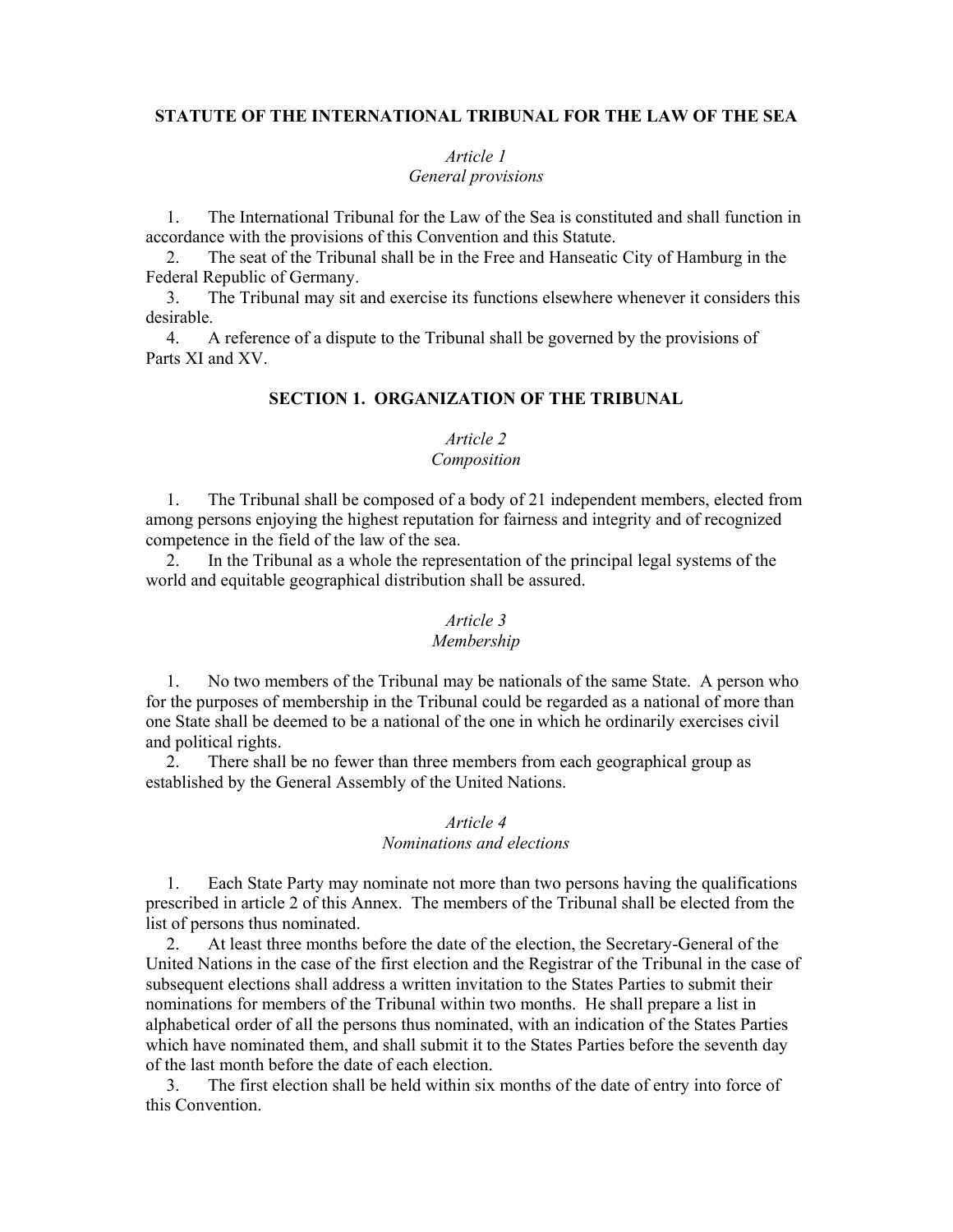4. The members of the Tribunal shall be elected by secret ballot. Elections shall be held at a meeting of the States Parties convened by the Secretary-General of the United Nations in the case of the first election and by a procedure agreed to by the States Parties in the case of subsequent elections. Two thirds of the States Parties shall constitute a quorum at that meeting. The persons elected to the Tribunal shall be those nominees who obtain the largest number of votes and a two-thirds majority of the States Parties present and voting, provided that such majority includes a majority of the States Parties.

# *Article 5*

## *Term of office*

1. The members of the Tribunal shall be elected for nine years and may be re-elected; provided, however, that of the members elected at the first election, the terms of seven members shall expire at the end of three years and the terms of seven more members shall expire at the end of six years.

2. The members of the Tribunal whose terms are to expire at the end of the above-mentioned initial periods of three and six years shall be chosen by lot to be drawn by the Secretary-General of the United Nations immediately after the first election.

3. The members of the Tribunal shall continue to discharge their duties until their places have been filled. Though replaced, they shall finish any proceedings which they may have begun before the date of their replacement.

4. In the case of the resignation of a member of the Tribunal, the letter of resignation shall be addressed to the President of the Tribunal. The place becomes vacant on the receipt of that letter.

# *Article 6*

## *Vacancies*

1. Vacancies shall be filled by the same method as that laid down for the first election, subject to the following provision: the Registrar shall, within one month of the occurrence of the vacancy, proceed to issue the invitations provided for in article 4 of this Annex, and the date of the election shall be fixed by the President of the Tribunal after consultation with the States Parties.

2. A member of the Tribunal elected to replace a member whose term of office has not expired shall hold office for the remainder of his predecessor's term.

#### *Article 7*

#### *Incompatible activities*

1. No member of the Tribunal may exercise any political or administrative function, or associate actively with or be financially interested in any of the operations of any enterprise concerned with the exploration for or exploitation of the resources of the sea or the seabed or other commercial use of the sea or the seabed.

2. No member of the Tribunal may act as agent, counsel or advocate in any case.

3. Any doubt on these points shall be resolved by decision of the majority of the other members of the Tribunal present.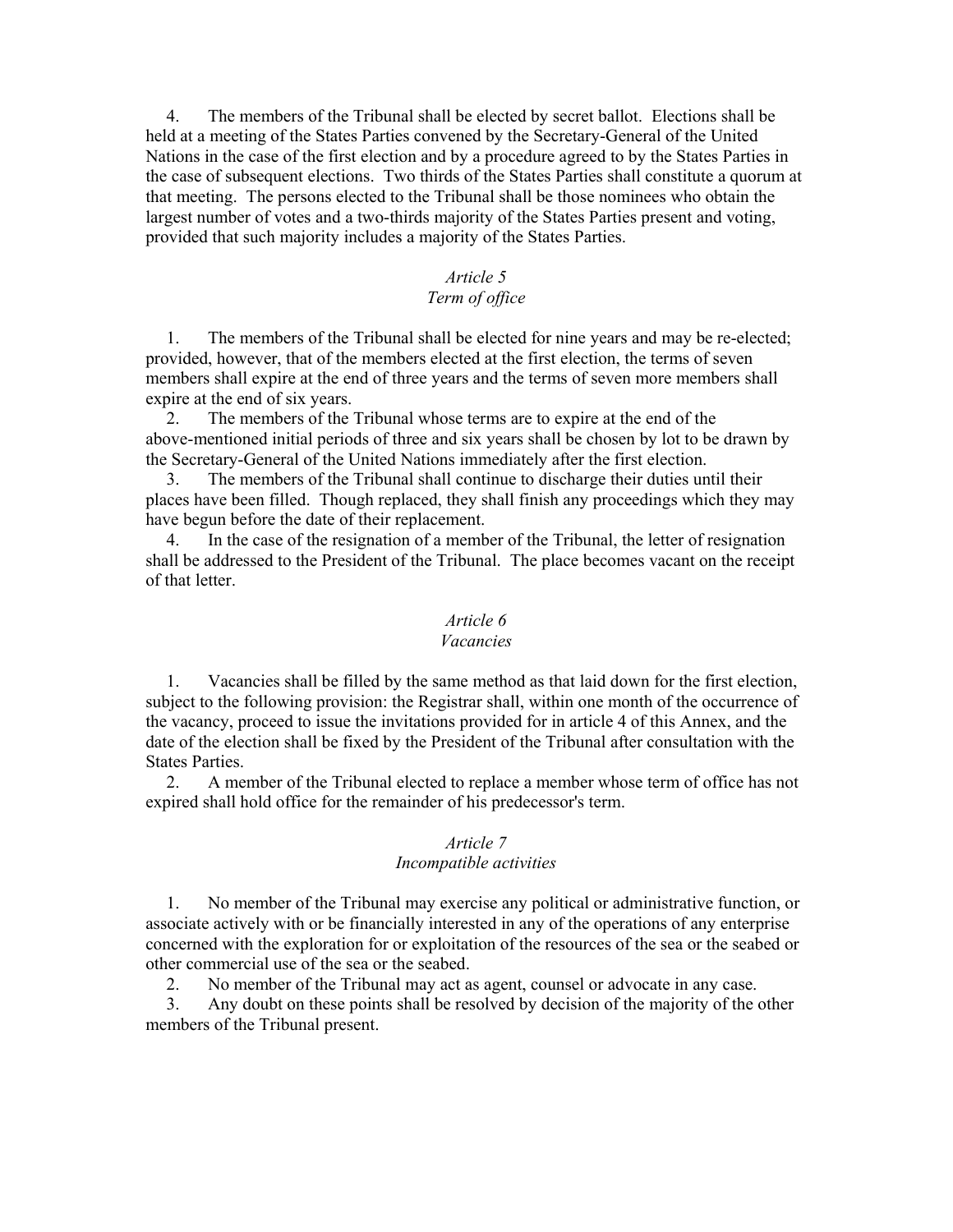## *Article 8*

## *Conditions relating to participation of members in a particular case*

1. No member of the Tribunal may participate in the decision of any case in which he has previously taken part as agent, counsel or advocate for one of the parties, or as a member of a national or international court or tribunal, or in any other capacity.

2. If, for some special reason, a member of the Tribunal considers that he should not take part in the decision of a particular case, he shall so inform the President of the Tribunal.

3. If the President considers that for some special reason one of the members of the Tribunal should not sit in a particular case, he shall give him notice accordingly.

4. Any doubt on these points shall be resolved by decision of the majority of the other members of the Tribunal present.

# *Article 9*

*Consequence of ceasing to fulfil required conditions* 

If, in the unanimous opinion of the other members of the Tribunal, a member has ceased to fulfil the required conditions, the President of the Tribunal shall declare the seat vacant.

## *Article 10 Privileges and immunities*

The members of the Tribunal, when engaged on the business of the Tribunal, shall enjoy diplomatic privileges and immunities.

# *Article 11 Solemn declaration by members*

Every member of the Tribunal shall, before taking up his duties, make a solemn declaration in open session that he will exercise his powers impartially and conscientiously.

## *Article 12 President, Vice-President and Registrar*

1. The Tribunal shall elect its President and Vice-President for three years; they may be re-elected.

2. The Tribunal shall appoint its Registrar and may provide for the appointment of such other officers as may be necessary.

3. The President and the Registrar shall reside at the seat of the Tribunal.

#### *Article 13 Quorum*

1. All available members of the Tribunal shall sit; a quorum of 11 elected members shall be required to constitute the Tribunal.

2. Subject to article 17 of this Annex, the Tribunal shall determine which members are available to constitute the Tribunal for the consideration of a particular dispute, having regard to the effective functioning of the chambers as provided for in articles 14 and 15 of this Annex.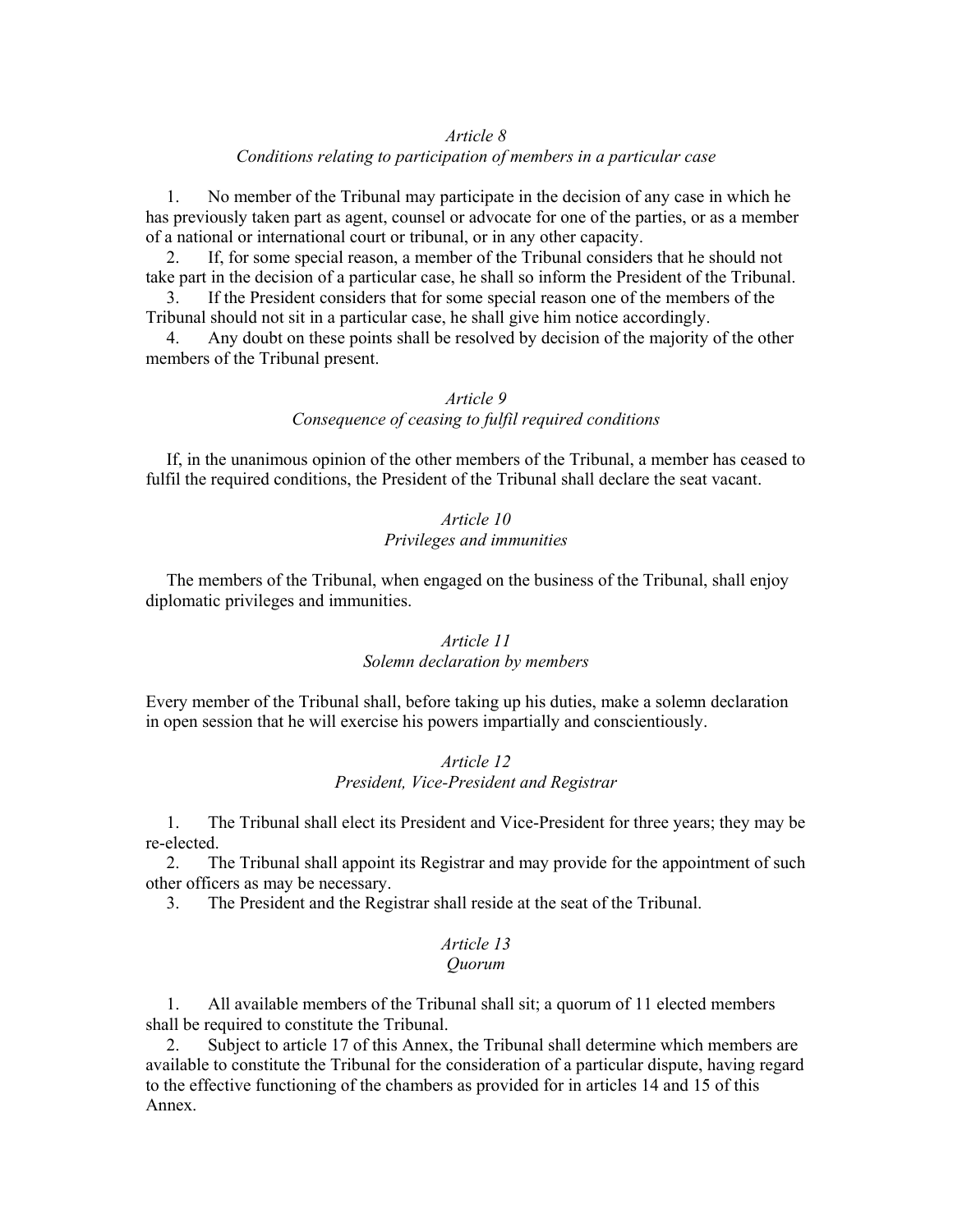3. All disputes and applications submitted to the Tribunal shall be heard and determined by the Tribunal, unless article 14 of this Annex applies, or the parties request that it shall be dealt with in accordance with article 15 of this Annex.

#### *Article 14 Seabed Disputes Chamber*

A Seabed Disputes Chamber shall be established in accordance with the provisions of section 4 of this Annex. Its jurisdiction, powers and functions shall be as provided for in Part XI, section 5.

## *Article 15 Special chambers*

1. The Tribunal may form such chambers, composed of three or more of its elected members, as it considers necessary for dealing with particular categories of disputes.

2. The Tribunal shall form a chamber for dealing with a particular dispute submitted to it if the parties so request. The composition of such a chamber shall be determined by the Tribunal with the approval of the parties.

3. With a view to the speedy dispatch of business, the Tribunal shall form annually a chamber composed of five of its elected members which may hear and determine disputes by summary procedure. Two alternative members shall be selected for the purpose of replacing members who are unable to participate in a particular proceeding.

4. Disputes shall be heard and determined by the chambers provided for in this article if the parties so request.

5. A judgment given by any of the chambers provided for in this article and in article 14 of this Annex shall be considered as rendered by the Tribunal.

## *Article 16 Rules of the Tribunal*

The Tribunal shall frame rules for carrying out its functions. In particular it shall lay down rules of procedure.

## *Article 17 Nationality of members*

1. Members of the Tribunal of the nationality of any of the parties to a dispute shall retain their right to participate as members of the Tribunal.

2. If the Tribunal, when hearing a dispute, includes upon the bench a member of the nationality of one of the parties, any other party may choose a person to participate as a member of the Tribunal.

3. If the Tribunal, when hearing a dispute, does not include upon the bench a member of the nationality of the parties, each of those parties may choose a person to participate as a member of the Tribunal.

4. This article applies to the chambers referred to in articles 14 and 15 of this Annex. In such cases, the President, in consultation with the parties, shall request specified members of the Tribunal forming the chamber, as many as necessary, to give place to the members of the Tribunal of the nationality of the parties concerned, and, failing such, or if they are unable to be present, to the members specially chosen by the parties.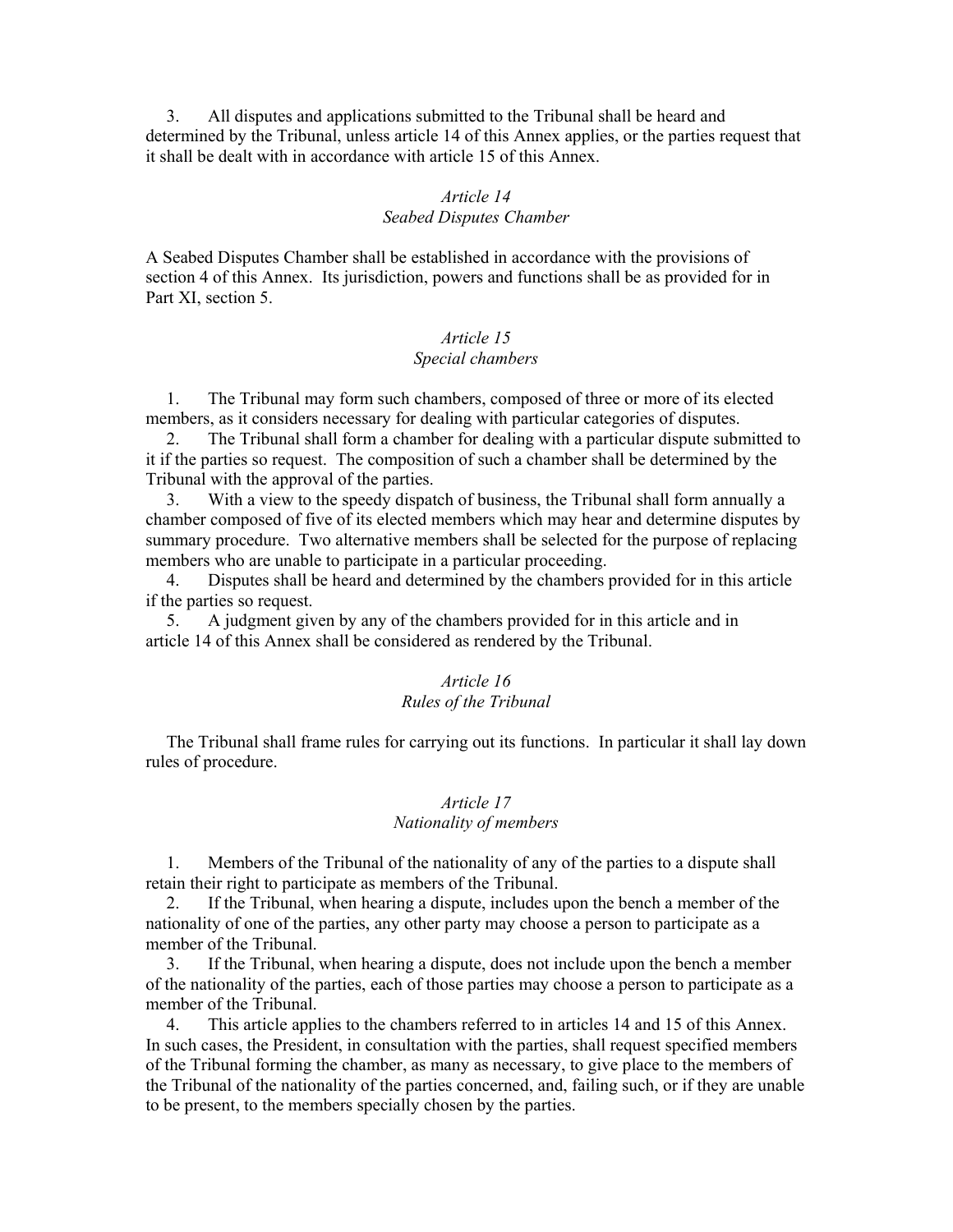5. Should there be several parties in the same interest, they shall, for the purpose of the preceding provisions, be considered as one party only. Any doubt on this point shall be settled by the decision of the Tribunal.

6. Members chosen in accordance with paragraphs 2, 3 and 4 shall fulfil the conditions required by articles 2, 8 and 11 of this Annex. They shall participate in the decision on terms of complete equality with their colleagues.

## *Article 18 Remuneration of members*

1. Each elected member of the Tribunal shall receive an annual allowance and, for each day on which he exercises his functions, a special allowance, provided that in any year the total sum payable to any member as special allowance shall not exceed the amount of the annual allowance.

2. The President shall receive a special annual allowance.

3. The Vice-President shall receive a special allowance for each day on which he acts as President.

4. The members chosen under article 17 of this Annex, other than elected members of the Tribunal, shall receive compensation for each day on which they exercise their functions.

5. The salaries, allowances and compensation shall be determined from time to time at meetings of the States Parties, taking into account the workload of the Tribunal. They may not be decreased during the term of office.

6. The salary of the Registrar shall be determined at meetings of the States Parties, on the proposal of the Tribunal.

7. Regulations adopted at meetings of the States Parties shall determine the conditions under which retirement pensions may be given to members of the Tribunal and to the Registrar, and the conditions under which members of the Tribunal and Registrar shall have their travelling expenses refunded.

8. The salaries, allowances, and compensation shall be free of all taxation.

#### *Article 19 Expenses of the Tribunal*

1. The expenses of the Tribunal shall be borne by the States Parties and by the Authority on such terms and in such a manner as shall be decided at meetings of the States Parties.

2. When an entity other than a State Party or the Authority is a party to a case submitted to it, the Tribunal shall fix the amount which that party is to contribute towards the expenses of the Tribunal.

## **SECTION 2. COMPETENCE**

# *Article 20 Access to the Tribunal*

1. The Tribunal shall be open to States Parties.

2. The Tribunal shall be open to entities other than States Parties in any case expressly provided for in Part XI or in any case submitted pursuant to any other agreement conferring jurisdiction on the Tribunal which is accepted by all the parties to that case.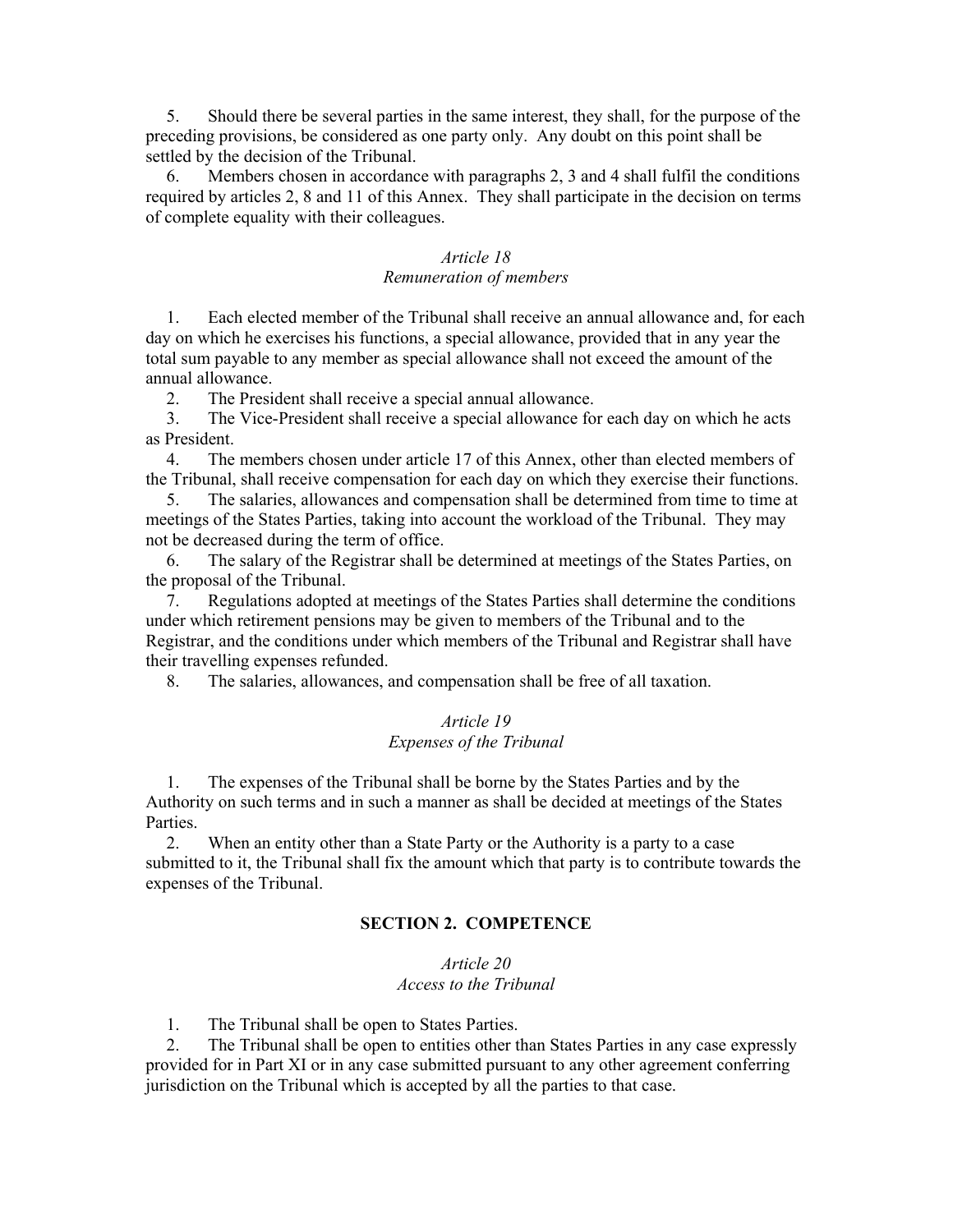#### *Article 21 Jurisdiction*

The jurisdiction of the Tribunal comprises all disputes and all applications submitted to it in accordance with this Convention and all matters specifically provided for in any other agreement which confers jurisdiction on the Tribunal.

## *Article 22 Reference of disputes subject to other agreements*

If all the parties to a treaty or convention already in force and concerning the subject-matter covered by this Convention so agree, any disputes concerning the interpretation or application of such treaty or convention may, in accordance with such agreement, be submitted to the Tribunal.

# *Article 23*

## *Applicable law*

The Tribunal shall decide all disputes and applications in accordance with article 293.

# **SECTION 3. PROCEDURE**

## *Article 24 Institution of proceedings*

1. Disputes are submitted to the Tribunal, as the case may be, either by notification of a special agreement or by written application, addressed to the Registrar. In either case, the subject of the dispute and the parties shall be indicated.

2. The Registrar shall forthwith notify the special agreement or the application to all concerned.

3. The Registrar shall also notify all States Parties.

## *Article 25 Provisional measures*

1. In accordance with article 290, the Tribunal and its Seabed Disputes Chamber shall have the power to prescribe provisional measures.

2. If the Tribunal is not in session or a sufficient number of members is not available to constitute a quorum, the provisional measures shall be prescribed by the chamber of summary procedure formed under article 15, paragraph 3, of this Annex. Notwithstanding article 15, paragraph 4, of this Annex, such provisional measures may be adopted at the request of any party to the dispute. They shall be subject to review and revision by the Tribunal.

# *Article 26*

#### *Hearing*

1. The hearing shall be under the control of the President or, if he is unable to preside, of the Vice-President. If neither is able to preside, the senior judge present of the Tribunal shall preside.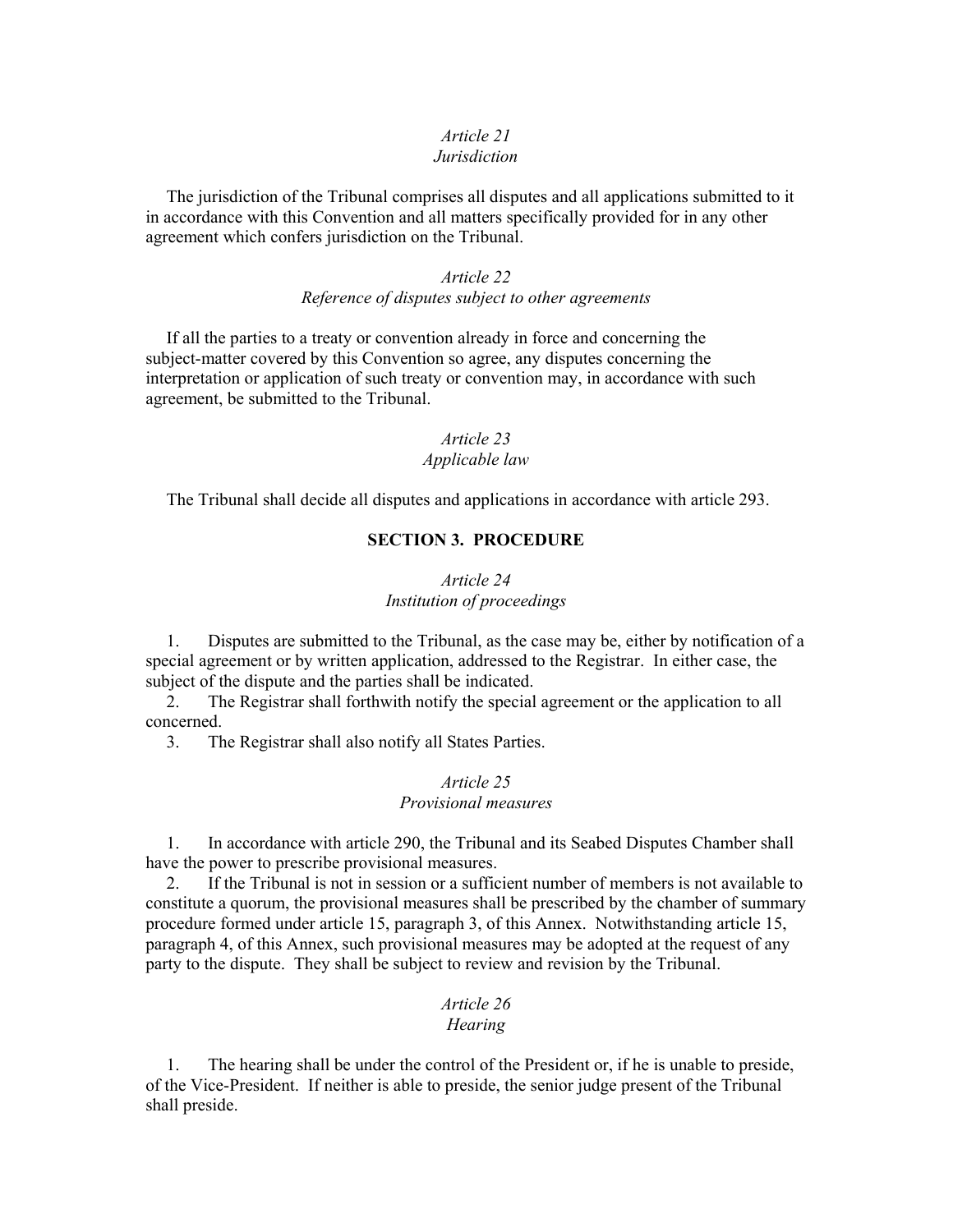2. The hearing shall be public, unless the Tribunal decides otherwise or unless the parties demand that the public be not admitted.

## *Article 27 Conduct of case*

The Tribunal shall make orders for the conduct of the case, decide the form and time in which each party must conclude its arguments, and make all arrangements connected with the taking of evidence.

## *Article 28 Default*

When one of the parties does not appear before the Tribunal or fails to defend its case, the other party may request the Tribunal to continue the proceedings and make its decision. Absence of a party or failure of a party to defend its case shall not constitute a bar to the proceedings. Before making its decision, the Tribunal must satisfy itself not only that it has jurisdiction over the dispute, but also that the claim is well founded in fact and law.

## *Article 29 Majority for decision*

1. All questions shall be decided by a majority of the members of the Tribunal who are present.

2. In the event of an equality of votes, the President or the member of the Tribunal who acts in his place shall have a casting vote.

# *Article 30*

## *Judgment*

1. The judgment shall state the reasons on which it is based.

2. It shall contain the names of the members of the Tribunal who have taken part in the decision.

3. If the judgment does not represent in whole or in part the unanimous opinion of the members of the Tribunal, any member shall be entitled to deliver a separate opinion.

4. The judgment shall be signed by the President and by the Registrar. It shall be read in open court, due notice having been given to the parties to the dispute.

#### *Article 3l*

#### *Request to intervene*

1. Should a State Party consider that it has an interest of a legal nature which may be affected by the decision in any dispute, it may submit a request to the Tribunal to be permitted to intervene.

2. It shall be for the Tribunal to decide upon this request.

3. If a request to intervene is granted, the decision of the Tribunal in respect of the dispute shall be binding upon the intervening State Party in so far as it relates to matters in respect of which that State Party intervened.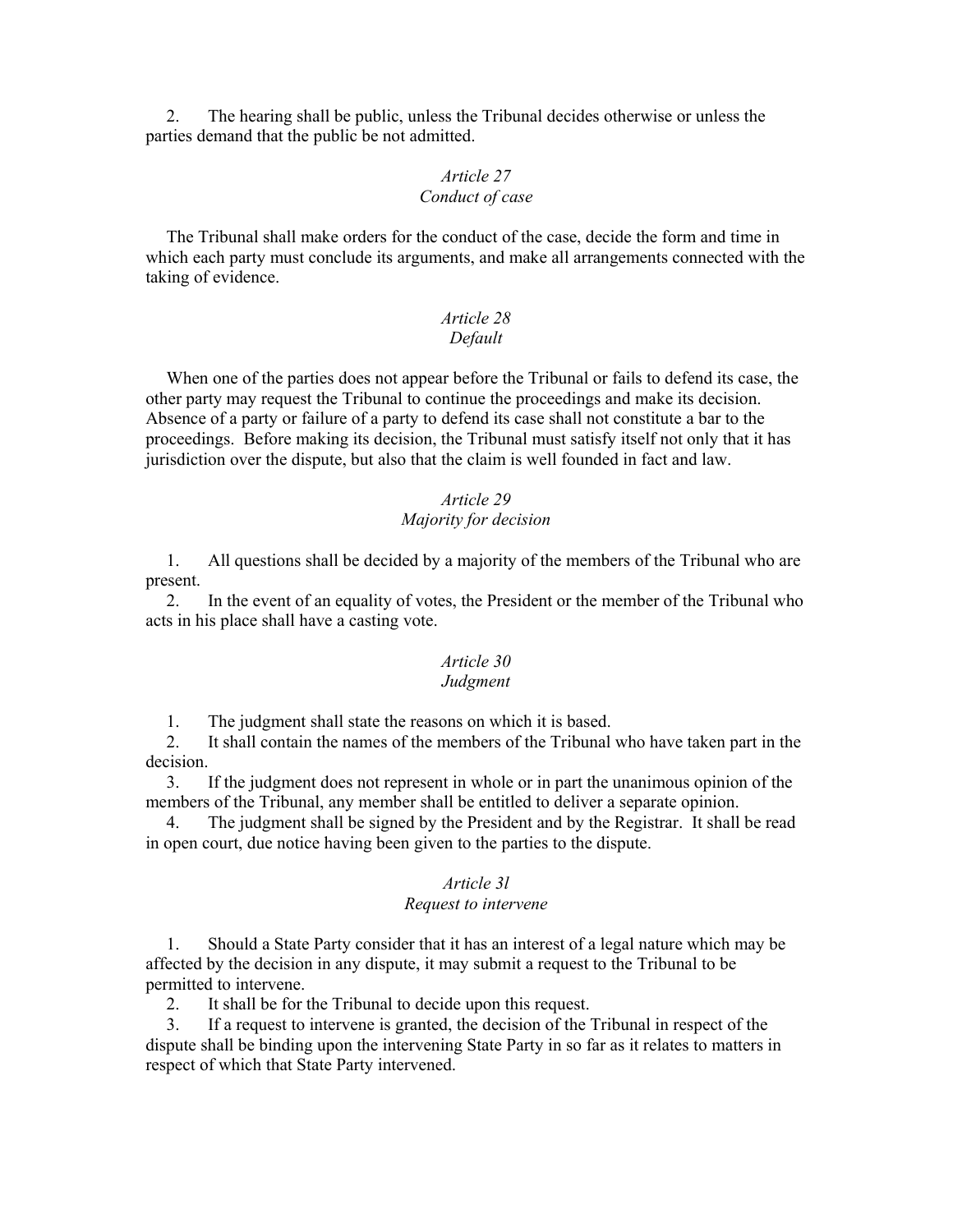## *Article 32 Right to intervene in cases of interpretation or application*

1. Whenever the interpretation or application of this Convention is in question, the Registrar shall notify all States Parties forthwith.

2. Whenever pursuant to article 21 or 22 of this Annex the interpretation or application of an international agreement is in question, the Registrar shall notify all the parties to the agreement.

3. Every party referred to in paragraphs 1 and 2 has the right to intervene in the proceedings; if it uses this right, the interpretation given by the judgment will be equally binding upon it.

# *Article 33 Finality and binding force of decisions*

1. The decision of the Tribunal is final and shall be complied with by all the parties to the dispute.

2. The decision shall have no binding force except between the parties in respect of that particular dispute.

3. In the event of dispute as to the meaning or scope of the decision, the Tribunal shall construe it upon the request of any party.

## *Article 34 Costs*

Unless otherwise decided by the Tribunal, each party shall bear its own costs.

#### **SECTION 4. SEABED DISPUTES CHAMBER**

# *Article 35*

## *Composition*

1. The Seabed Disputes Chamber referred to in article 14 of this Annex shall be composed of 11 members, selected by a majority of the elected members of the Tribunal from among them.

2. In the selection of the members of the Chamber, the representation of the principal legal systems of the world and equitable geographical distribution shall be assured. The Assembly of the Authority may adopt recommendations of a general nature relating to such representation and distribution.

3. The members of the Chamber shall be selected every three years and may be selected for a second term.

4. The Chamber shall elect its President from among its members, who shall serve for the term for which the Chamber has been selected.

5. If any proceedings are still pending at the end of any three-year period for which the Chamber has been selected, the Chamber shall complete the proceedings in its original composition.

6. If a vacancy occurs in the Chamber, the Tribunal shall select a successor from among its elected members, who shall hold office for the remainder of his predecessor's term.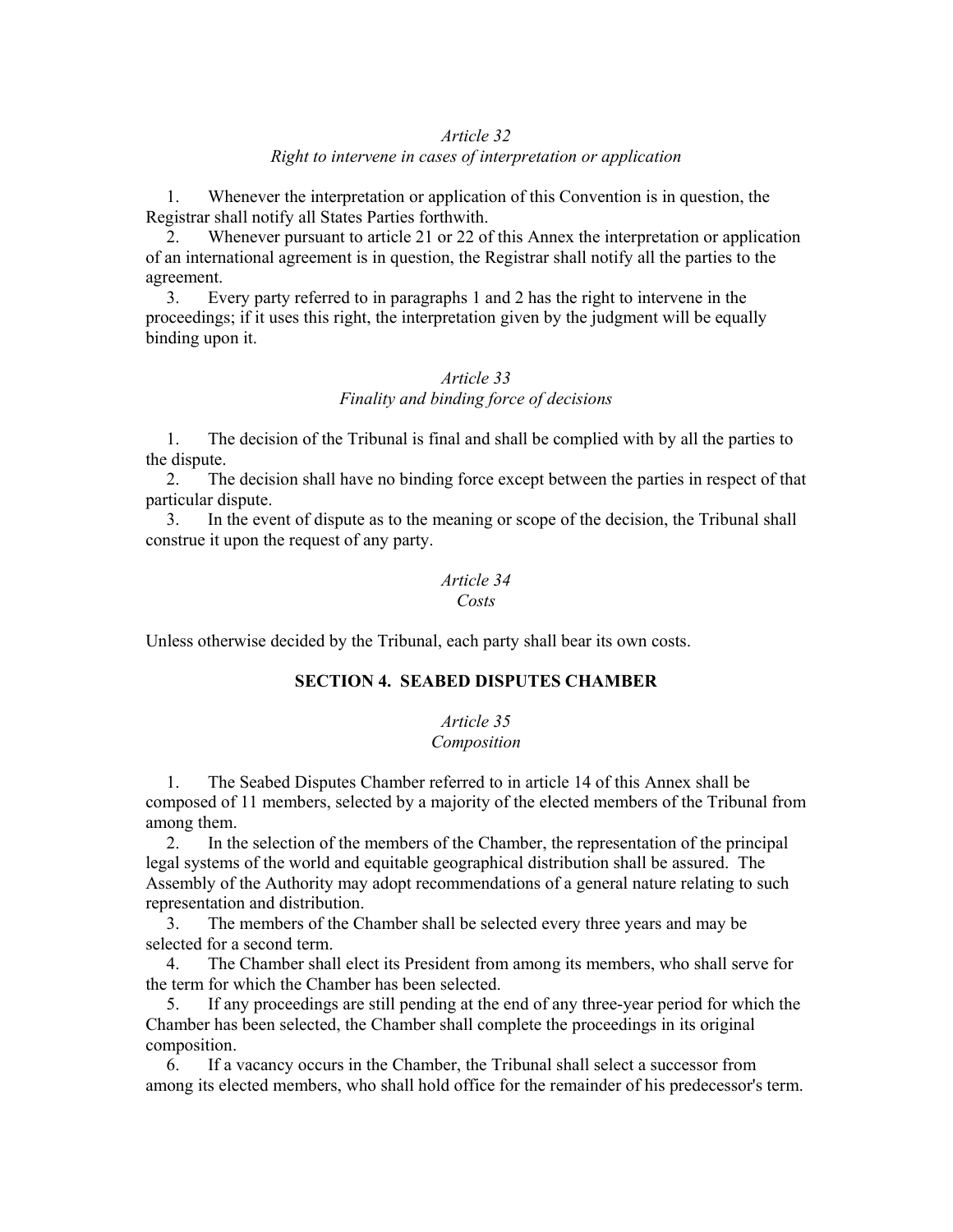7. A quorum of seven of the members selected by the Tribunal shall be required to constitute the Chamber.

## *Article 36 Ad hoc chambers*

1. The Seabed Disputes Chamber shall form an *ad hoc* chamber, composed of three of its members, for dealing with a particular dispute submitted to it in accordance with article 188, paragraph 1(b). The composition of such a chamber shall be determined by the Seabed Disputes Chamber with the approval of the parties.

2. If the parties do not agree on the composition of an *ad hoc* chamber, each party to the dispute shall appoint one member, and the third member shall be appointed by them in agreement. If they disagree, or if any party fails to make an appointment, the President of the Seabed Disputes Chamber shall promptly make the appointment or appointments from among its members, after consultation with the parties.

3. Members of the *ad hoc* chamber must not be in the service of, or nationals of, any of the parties to the dispute.

# *Article 37*

# *Access*

The Chamber shall be open to the States Parties, the Authority and the other entities referred to in Part XI, section 5.

## *Article 38 Applicable law*

In addition to the provisions of article 293, the Chamber shall apply:

- (a) the rules, regulations and procedures of the Authority adopted in accordance with this Convention; and
- (b) the terms of contracts concerning activities in the Area in matters relating to those contracts.

## *Article 39 Enforcement of decisions of the Chamber*

The decisions of the Chamber shall be enforceable in the territories of the States Parties in the same manner as judgments or orders of the highest court of the State Party in whose territory the enforcement is sought.

# *Article 40 Applicability of other sections of this Annex*

1. The other sections of this Annex which are not incompatible with this section apply to the Chamber.

2. In the exercise of its functions relating to advisory opinions, the Chamber shall be guided by the provisions of this Annex relating to procedure before the Tribunal to the extent to which it recognizes them to be applicable.